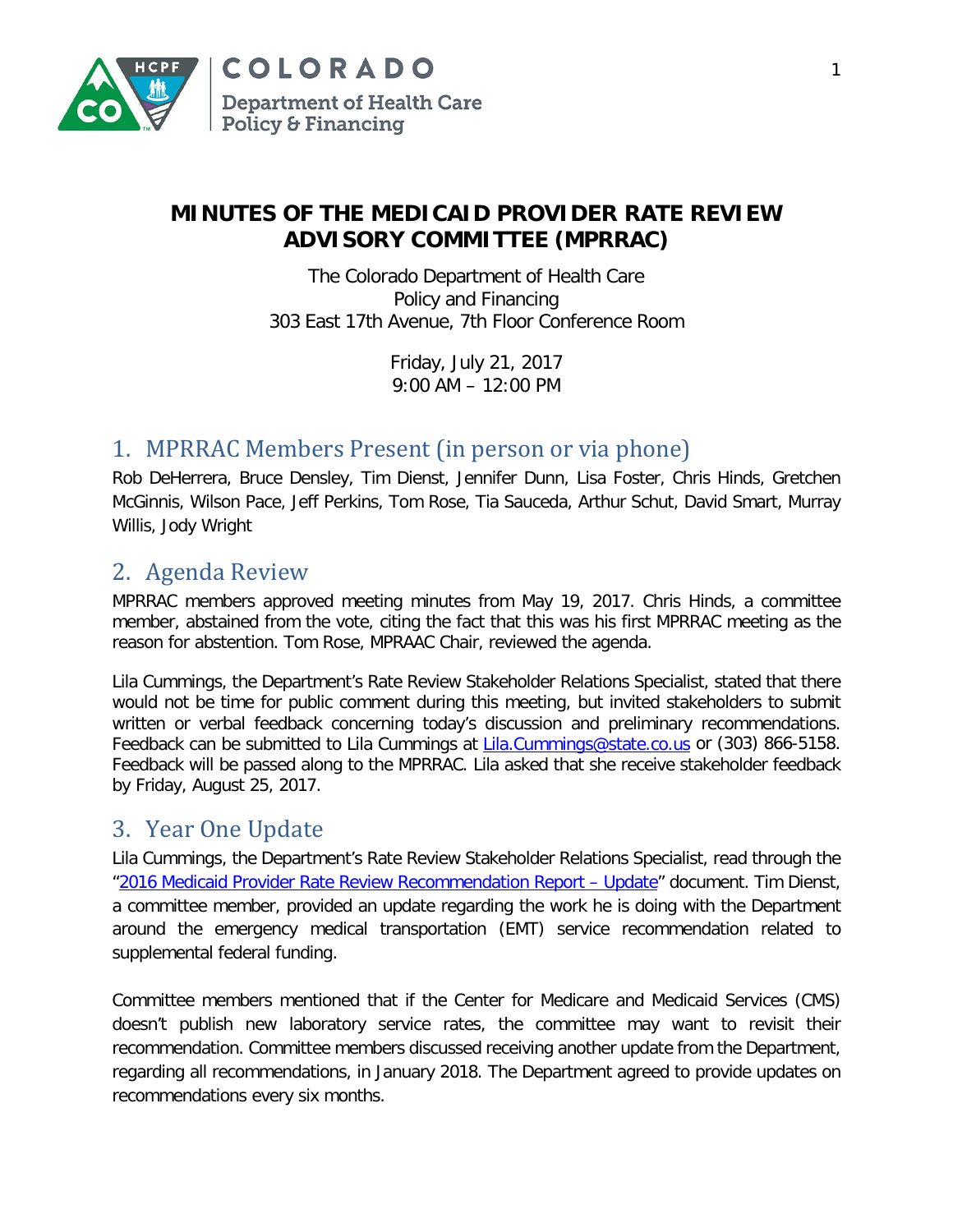Jeff Perkins, a committee member, commented that the current five-year rate review schedule isn't necessarily intuitive and that there may be more logical ways of grouping services for review. Lila Cummings mentioned that the Department has begun thinking about potential improvements and said it would be good to begin these conversations in September.

# 4. Preliminary Recommendation Development

After summarizing discussions that workgroups have had since the May 19<sup>th</sup> MPRRAC meeting, committee members voted on preliminary recommendations. Those recommendations, and summarizes of relevant discussions, are below.

### Physician Services

Jeff Perkins and Wilson Pace, another committee member, summarized the discussions of the Physician Services Workgroup, stating that the group believed that the Department could take a caliper approach to rebalancing physician service rates, but should ultimately rebalance physician service rates and then aim to bring all rates to 80% of Medicare. Committee members discussed that optimal payments would be equal to Medicare, but they understood budget constraints may make that impractical, hence the recommendation to bring rates to 80% of Medicare.

Lila Cummings explained that there are logistical considerations that may prevent rebalancing in the immediate future. These considerations included: waiting until the remaining physician services are reviewed in year three; the amount of time it would take to adjust the claims system; the amount of time it would take to redo the rate comparison analysis; and additional research by policy, rate, and budget staff to understand how rebalancing might impact providers, services, and utilization. She said the Department supported the idea of bringing order and logic to rates, but explained it might take three to four years to operationalize.

Some committee members commented that they didn't think it was necessary to wait for year three analyses to be completed before making a recommendation- they advocated an incremental approach, which could include rebalancing year two physician services.

Gretchen Hammer, the Medicaid Director, inquired if committee members thought there was some clinical framework that could be brought into examining and rebalancing rates. Lila Cummings also inquired how rebalancing rates and then brining rates to 80% of Medicare would improve client access. Committee members discussed that the recommendation to rebalance rates and bring them to 80% of Medicare didn't speak directly to client access, but rather brought logic to rates. They also mentioned that such a move would reduce perverse incentives to provide certain services, with higher reimbursements, over other services. Indirectly, committee members commented that being logically reimbursed would allow for providers to accept more Medicaid clients.

Committee members also noted that there should be a section in the 2017 Recommendation Report that acknowledges points of tension between Department recommendations and MPRRAC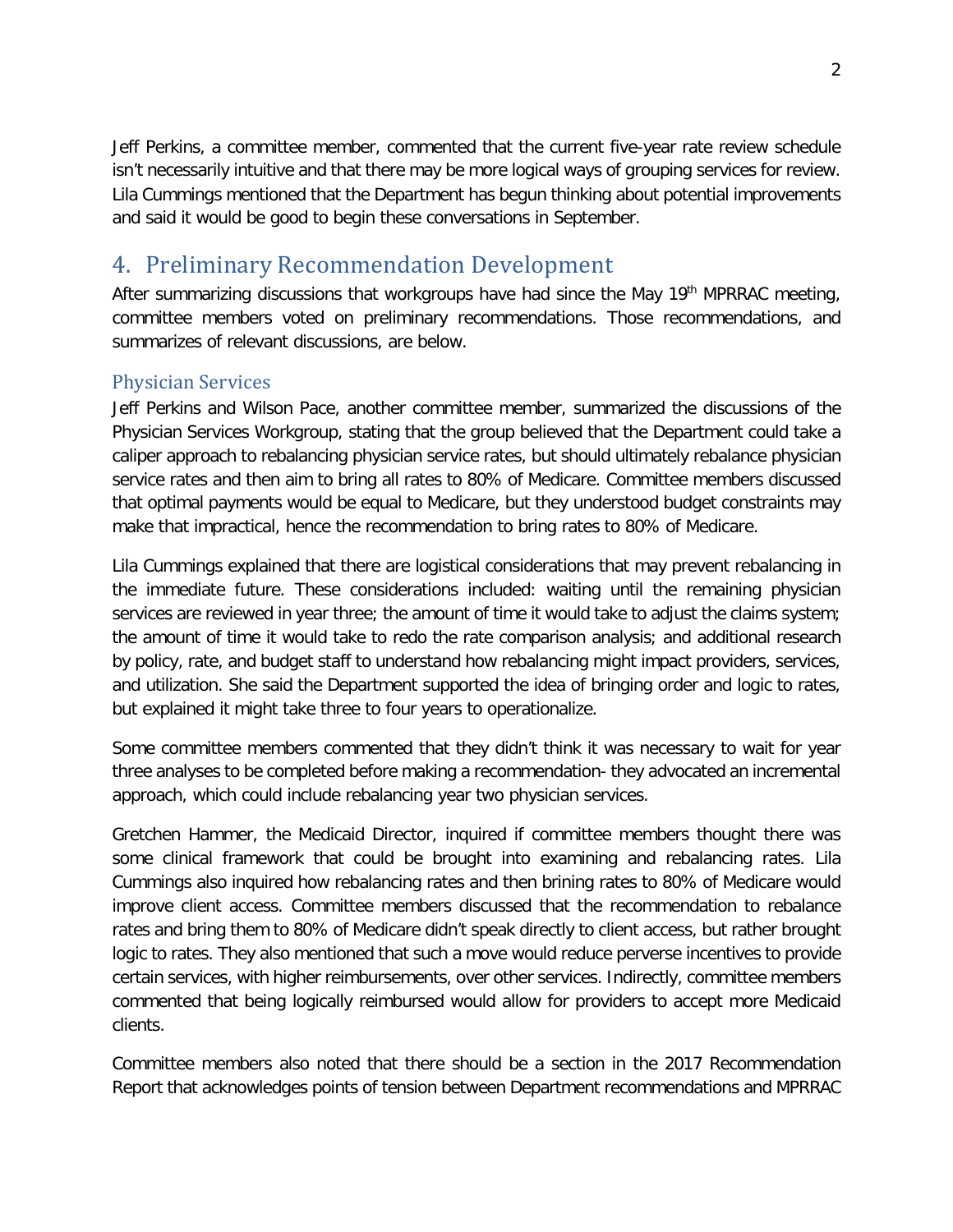recommendations (e.g., the MPRRAC recommendation to immediately rebalance rates and, say, a Department recommendation to delay such a rebalance).

Preliminary recommendation: All physician services codes under review should be rebalanced at the budget neutral benchmark and then brought to 80% of current year Medicare rates, with exceptions for codes with targeted rate increases, such as developmental screening codes within cognitive capability assessment services. Votes for: 15; votes against: 0. This preliminary recommendation was modified slightly later in the meeting. The final preliminary recommendation, which applies to both physician services and surgeries, appears in the Surgery Services section below.

#### Surgery Services

Murray Willis, an MPRRAC member, summarized the discussions of the Surgery and Anesthesia Workgroup. Murray said that though the workgroup recommended parity with Medicare, that was an optimal rate, and he agreed with other committee members that it made since to make a recommendation for bring rates to 80% of Medicare.

Murray also mentioned the Surgery and Anesthesia Workgroup encouraged the Department to continue to improve the Access to Care Index. Examples for improvement included: identifying other metrics that could be incorporated into the index; evaluating if the metrics should be weighted differently in the Access to Care Index; and researching if there were other standards that could be used for comparison, so that not all comparisons were relative. Lila Cummings mentioned that the Department wants to incorporate other metrics into the Access to Care Index for year three services (and gave examples of provider and quality survey data). She also said that the Department is constantly researching both the feasibility of different weights for the metrics and national comparison standards. Lila encouraged MPRRAC members and stakeholders to provide any expertise they may have in these areas for year three services.

Committee members also discussed making a recommendation for the Department to pay for services based on place of service, like Medicare and private payers. Lila Cummings commented that, like physician services, the Department supports this idea, but logistical considerations mean it may realistically take three to four years to operationalize this recommendation.

Preliminary Recommendation: The optimal goal for physician services and surgery rates is parity with Medicare; however, in light of budgetary constraints, in the short term, the MPRRAC recommends to rebalance rates at the budget-neutral benchmark and then adjust rates to 80% of Medicare. Votes for: 15; votes against: 0. Additionally, the Department should begin paying for physician services and surgery based on place of service, using Medicare's place of service specific rates as a model.

#### Break

After the break, a stakeholder provided comment that there should always be time for stakeholder comment during these meetings. Tom Rose noted that he appreciated that feedback, but did want to point out that other extra efforts had been made to accommodate stakeholder feedback,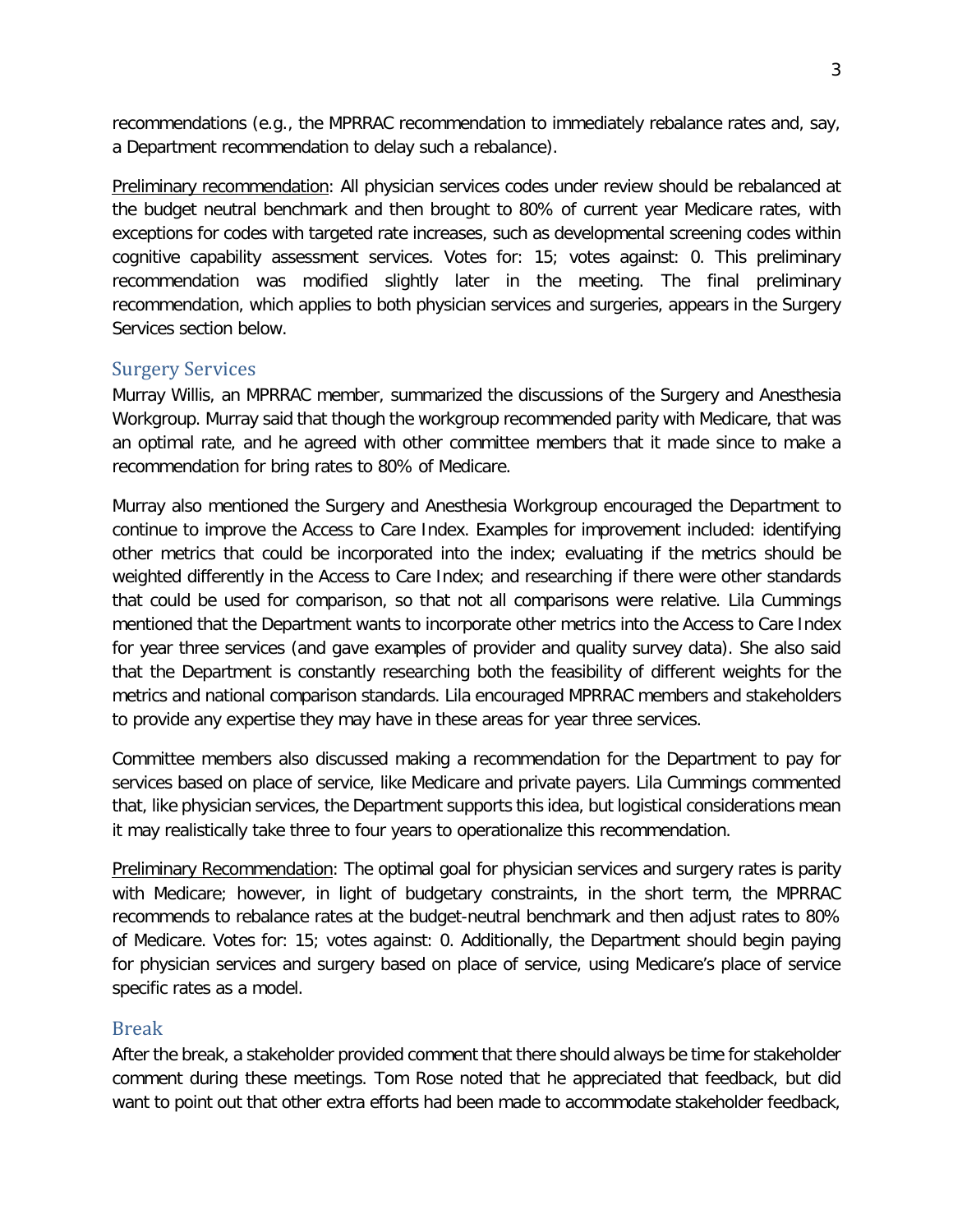including extending the MPRRAC meeting by 1.5 hours in March. Lila Cummings reiterated that stakeholders could continue to provide comment via email and phone.

#### Anesthesia Services

Murray Willis continued to summarize the discussions of the Surgery and Anesthesia Workgroup. He stated that anesthesia rates should be increased after another analysis was done for anesthesia services. Specifically, Murray said that a different basket of benchmarks, not just Medicare, should be used for the rate comparison analysis for anesthesia services. Some committee members disagreed with the need to use another benchmark for anesthesia and expressed they felt the Medicare comparison was appropriate.

Committee members discussed that anesthesia services are, in a way, similar to emergency medical transportation (EMT) services, in that providers of these services do not get to choose what portion of their panel are Health First Colorado clients. A suggestion was made that for services where this is the case, a different recommendation could be made. However, some committee members said it would be difficult to figure out when to apply this exception: the panel size is difficult to identify, it is difficult to understand the overhead costs for each provider, etc. A few committee members said they would like to think about this more before suggesting a recommendation or new guiding principle. Lila Cummings also mentioned that this concept could go into a philosophy section of the 2017 Recommendation Report.

Before voting, committee members debated two general recommendation ideas. The first was a recommendation for the Department to redo the rate comparison analysis with a different basket of market benchmarks. Some committee members said they didn't support this recommendation because there was not compelling evidence to treat anesthesia services differently from other specialty services. Murray Willis referenced a 2007 Government Accountability Office (GAO) report that found that Medicare's reimbursement for anesthesia services was disproportionally lower than Medicare's reimbursement for other specialty services. Lila Cummings reiterated that the Department had evaluated this report last December and still chose to compare anesthesia services to Medicare, and that the Department noted this in the 2017 Analysis Report. She summarized the Department's research, which included an evaluation of CMS's response to the GAO report and the age of the report.

The second recommendation idea was to bring anesthesia rates from 131% of the benchmark to 100% of the benchmark. Some committee members said they would not support that recommendation. Murray Willis gave further comment that this recommendation may run counter to actions the Joint Budget Committee (JBC) took in 2014, when the JBC appropriated funds for a targeted rate increase for anesthesia services. Jeff Perkins pointed out that one of the purposes for the creation of the committee was to address rate inconsistencies that may result from lobbying efforts and that the MPRRAC exists, at the request of the legislature, to give wellreasoned opinions that may be contrary to previous legislative rate changes.

Preliminary recommendation: The Department should redo the rate benchmark comparison for anesthesia services using a basket of benchmarks that include market benchmarks. Votes for: 5;